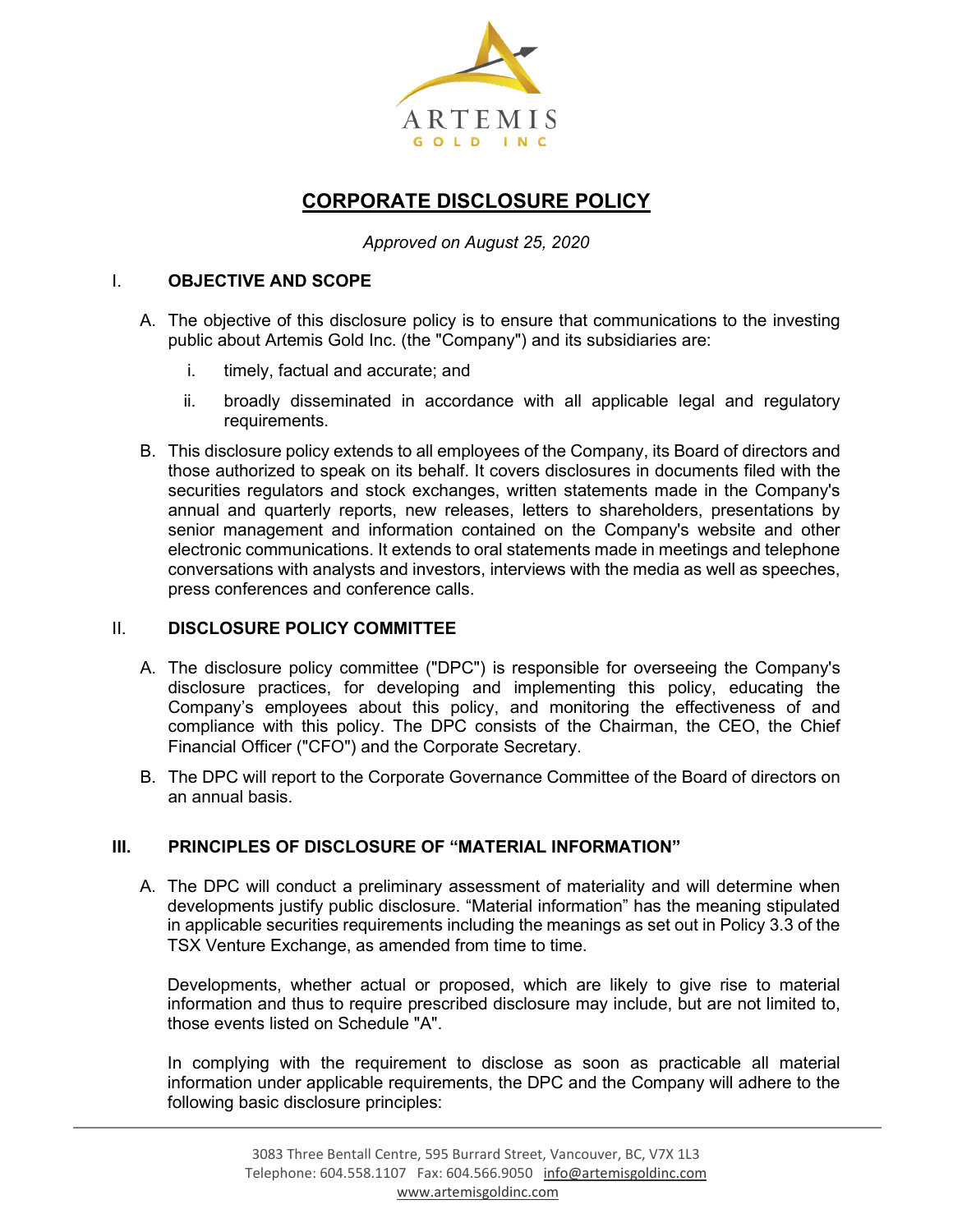- i. Material information will be publicly disclosed as soon as practicable via news release (*refer to Schedule "B" for steps to follow for all news releases*).
- ii. In certain circumstances, and subject to applicable
- iii. requirements, the DPC may determine that such disclosure would be unduly detrimental to the Company (for example if release of the information would prejudice negotiations in a corporate transaction), in which case the information will be kept confidential until the DPC determines it is appropriate to publicly disclose the information. In such circumstances, the DPC may cause a confidential material change report to be filed with the applicable securities regulators, and will periodically (at least every 10 days) review its decision to keep the information confidential (also see 'Rumours'). During such a period the DPC may also consider whether a Company blackout period should be in place.
- iv. Disclosure must include all material information.
- v. Unfavourable material information must be disclosed as promptly and completely as favourable information.
- vi. No selective disclosure is permitted. Previously undisclosed material information must not be disclosed to selected individuals (for example, in an interview with an analyst or in a telephone conversation with an investor). If previously undisclosed material information has been inadvertently disclosed to an analyst or any other person not bound by confidentiality obligation, such information must be broadly disclosed immediately via news release.
- vii. To protect against selective disclosure, the following procedures should be followed:
	- 1. Authorized spokespersons who are participating in shareholder meetings, news conferences, analysts' conferences and private meetings with analysts should consider prior to such meeting or conference their proposed comments and should consider their proposed answers to anticipated questions;
	- 2. Those scripts should normally be reviewed by the DPC before the meeting or conference and any undisclosed material information that is contained in the script must be generally disclosed before the meeting or conference or deleted from the script if it is premature for the undisclosed material information to be generally disclosed; and
	- 3. After each shareholder meeting, news conference, analysts' conference or private meeting with analysts, the Company's participants should normally meet and review the disclosure made during the course of the meeting or conference to determine if any undisclosed material information was unintentionally disclosed. If such debriefing identifies any inadvertent selective disclosure of previously undisclosed material information, the Company will promptly disclose such information via news release. Written material made available to participants in the conference will also be posted on the website for others to view.
- viii. Disclosure on the Company's website does not constitute adequate public disclosure of material information.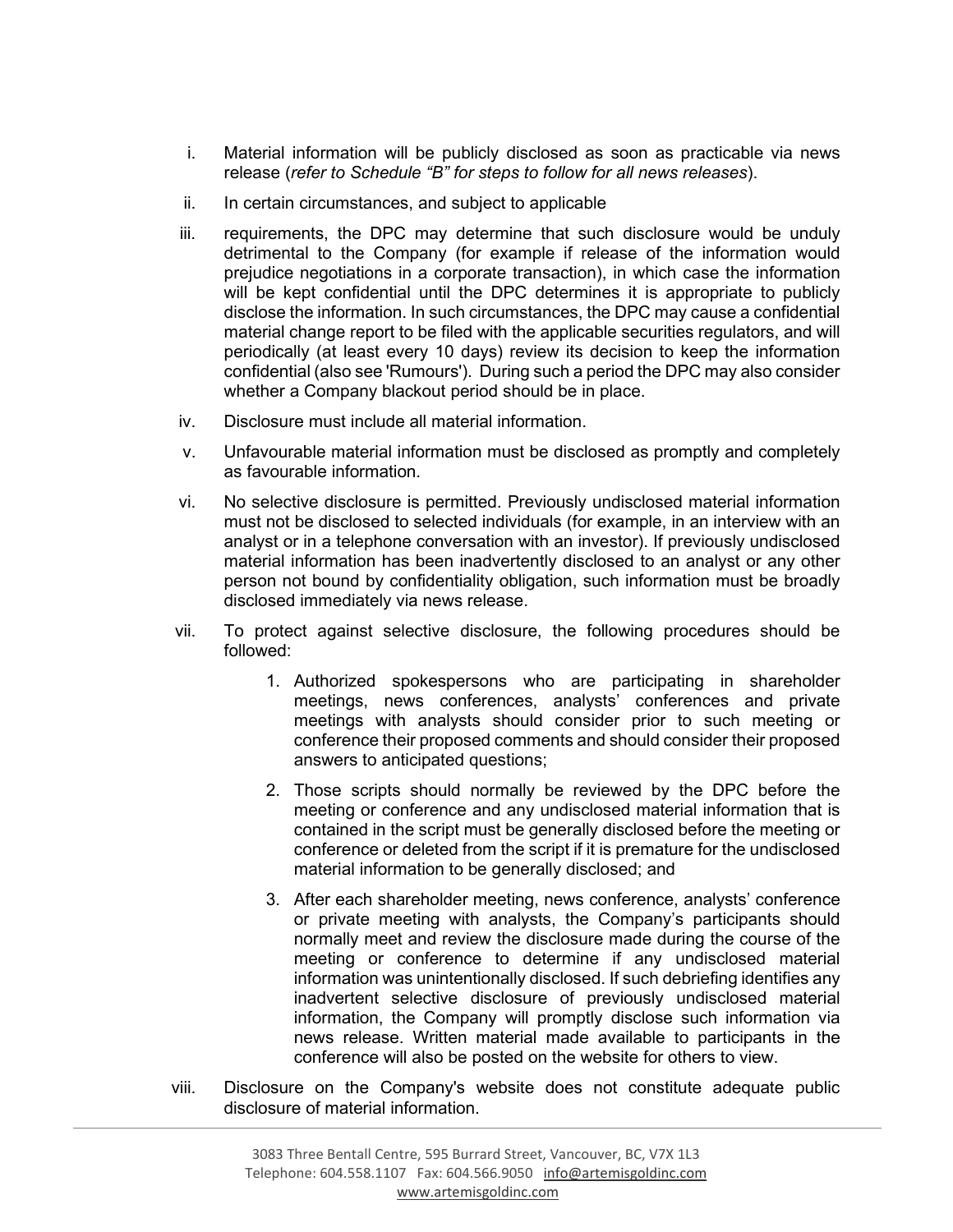- ix. Disclosure must be corrected immediately via news release if the Company subsequently learns that earlier disclosure by the Company contained a material error or omission at the time it was given.
- B. Disclosure of material information is permitted in the "necessary course of business," which may include disclosure to:
	- i. vendors, suppliers or strategic partners on issues such as sales and marketing, investor relations and supply contracts;
	- ii. employees, officers and Board members;
	- iii. lenders, legal counsel, auditors, financial advisors and underwriters;
	- iv. parties to negotiations;
	- v. labour unions and industry associations;
	- vi. government agencies and non-governmental regulators; and
	- vii. credit rating agencies.
- C. However, when the Company discloses material information in the necessary course of business, it should ensure that those receiving the information understand the confidential nature of the information and agree to keep the information confidential.

## IV. **DISCLOSURE OF "OTHER INFORMATION"**

- A. In the context of an active exploration and development program(s), the DPC will meet at least once monthly to assess whether an update on corporate activities and events during the prior month is merited. The disclosure of material information from such activities and events is addressed in Part III above. With regard to other or non-material information about the Company, whether in the context of the Company's exploration and development work or otherwise, the DPC shall have the power to adopt any procedures it deems appropriate from time to time with regard to:
	- i. The assessment and analysis of such other or non-material information; and
	- ii. Public disclosure (if any) of any such other or non-material information.
- B. In considering the disclosure of other or non-material information, the DPC and the Company will adhere to the following basic principles:
	- i. Other or non-material information may be publicly disclosed independently or together with material information;
	- ii. Any disclosure of other or non-material information may be on the Company's website, by news release, or both; and
	- iii. Disclosure of other or non-material information need not be made as soon as practicable, but ought to be made in a reasonable timeframe.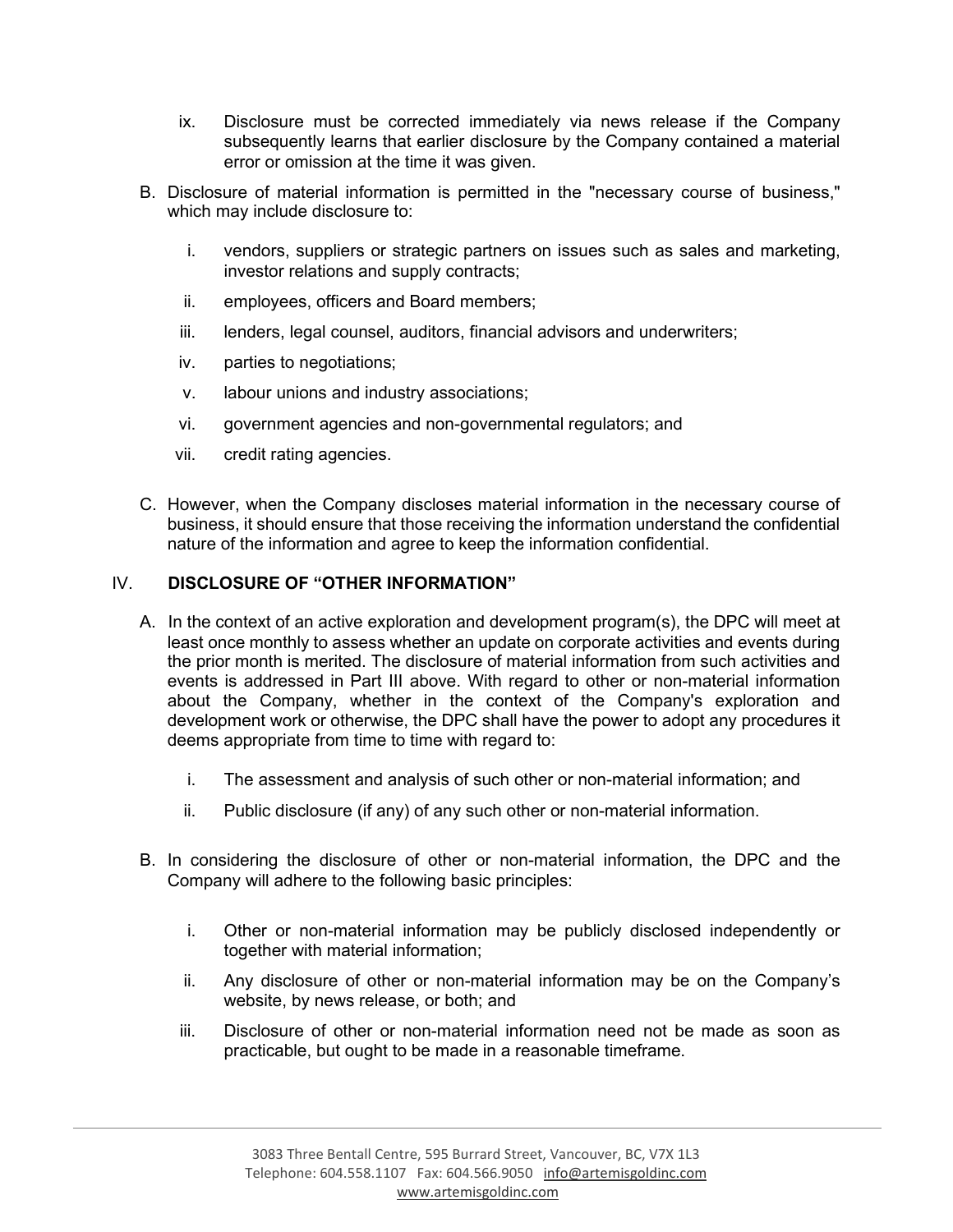### V. **TRADING RESTRICTIONS AND BLACKOUT PERIODS**

Trading restrictions and blackout periods are discussed in detail in the Company's Insider Trading Policy.

#### VI. **MAINTAINING CONFIDENTIALITY**

- A. Any employee privy to confidential information is prohibited from communicating such information to anyone else unless it is necessary to do so in the course of business. Efforts will be made to limit access to such confidential information to only those who need to know the information and such persons will be advised that the information is to be kept confidential.
- B. Outside parties privy to undisclosed material information concerning the Company will be told that they must not divulge such information to anyone else, other than in the necessary course of business and that they may not trade in the Company's securities until the information is publicly disclosed.
- C. In order to prevent the misuse or inadvertent disclosure of material information, the procedures set forth below should be observed at all times:
	- i. Confidential matters should not be discussed in places where the discussion may be overheard, such as elevators, hallways, restaurants, airplanes or taxis.
	- ii. Confidential documents should not be read or displayed in public places and should not be discarded where others can retrieve them.
	- iii. Employees must ensure they maintain the confidentiality of information in their possession outside of the office as well as inside the office.
	- iv. Unnecessary copying of confidential documents should be avoided and documents containing confidential information should be promptly removed from conference rooms and work areas after meetings have concluded. Extra copies of confidential documents should be shredded or otherwise destroyed.
	- v. Access to confidential electronic data should be restricted through the use of passwords.

#### VII. **DESIGNATED SPOKEPERSONS**

- A. The Company designates a limited number of spokespersons responsible for communication with the investment community and media. The CEO and the CFO will be the official spokespersons for the Company. Individuals holding these offices may, from time to time, designate others within the Company to speak on behalf of the Company as backups or to respond to specific inquiries.
- B. Employees and persons who are not authorized spokespersons must not respond under any circumstances to inquiries from the investment community or media. All such inquiries will be referred to an authorized spokesperson.

#### VIII. **NEWS RELEASES**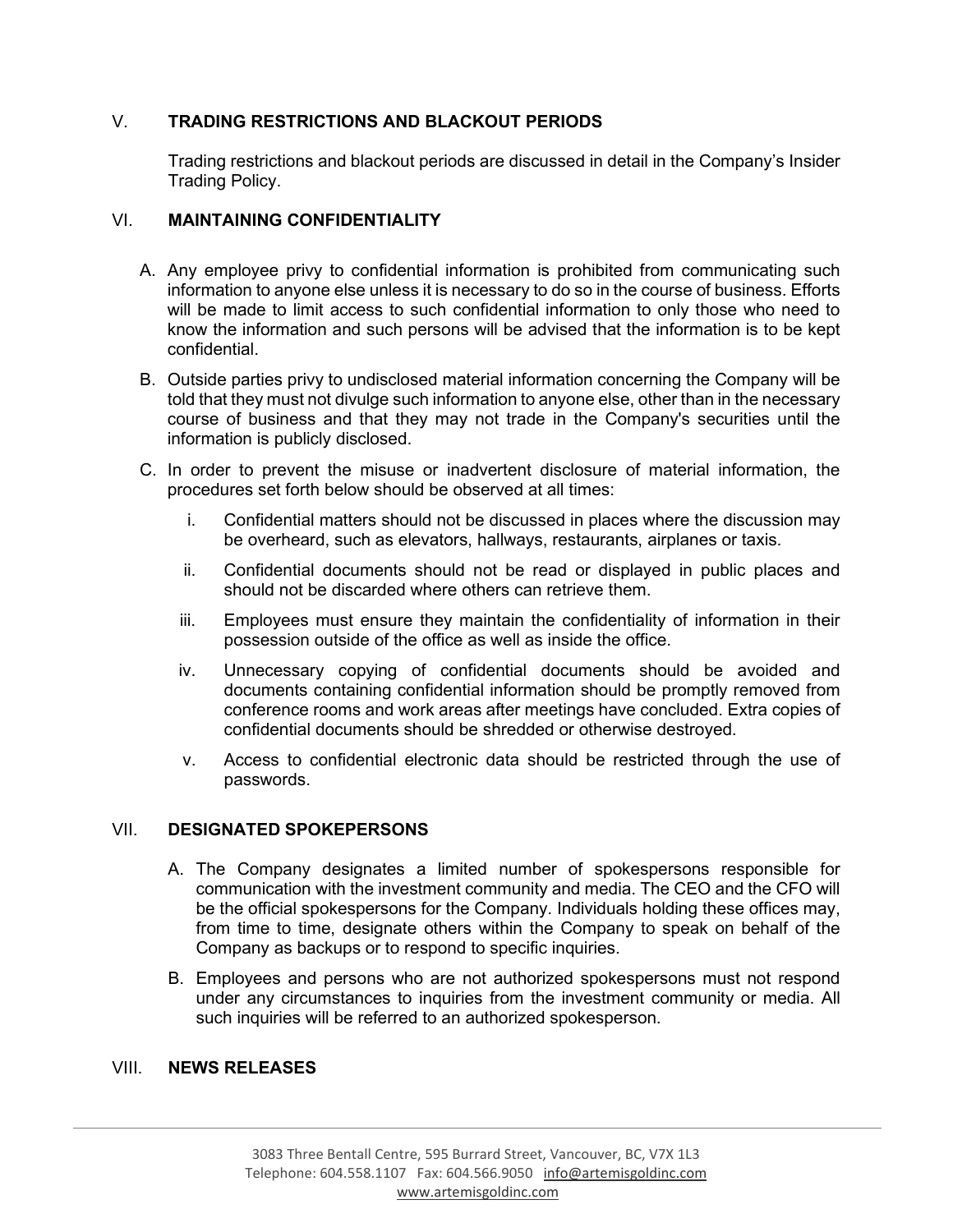- A. Once the DPC determines that a development is material, it will authorize the issuance of a news release, unless the DPC determines that the development must remain confidential for the time being; appropriate confidential filings are made; and control of that confidential information is instituted.
- B. If the TSX Venture Exchange (and any stock exchange on which the Company's securities are listed or quoted) is open for trading at the time of a proposed announcement, prior notice of a news release announcing material information will be provided to the market surveillance department(s)if appropriate. If a news release announcing material information is issued outside of trading hours, the market surveillance department(s)will be provided with the news release before the market opens.
- C. News releases will be disseminated through an approved news wire service that provides simultaneous national and/or international distribution. All news releases will be filed on SEDAR and will be made available on the Company's website as soon as possible after release over the news wire.

# IX. **CONFERENCE CALLS**

- A. Analyst conference calls that are held for quarterly earnings and major corporate developments will be preceded by a news release containing all relevant material information. At the beginning of the call, a corporate spokesperson will direct participants to publicly available documents.
- B. The Company will provide advance notice of the conference call by either issuing a news release announcing the date and time and providing information on how interested parties may access the call. In addition, the Company may invite analysts, institutional investors, the media and others to participate. A tape recording of the conference call will be made available on request following the call for a minimum of 30 days, for anyone interested in listening to a replay.
- C. The corporate participants in a conference call will hold a debriefing meeting immediately after the conference call and if such debriefing uncovers selective disclosure of previously undisclosed material information, the Company will immediately disclose such information broadly via news release.

## X. **RUMOURS**

The Company does not comment, affirmatively or negatively, on rumours. This also applies to rumours on the Internet. The Company's spokespersons will respond consistently to those rumours, saying, "It is our policy not to comment on market rumours or speculation." Should any stock exchange on which the Company's securities are listed or quoted or any securities regulatory authority request that the Company make a definitive statement in response to a market rumour that is causing significant volatility in the Company's stock, the DPC will consider the matter, consult legal counsel if appropriate, and decide whether to make a policy exception. If the rumour is true in whole or in part, the Company will immediately issue a news release disclosing the relevant material information.

## XI. **CONTACTS WITH ANALYSTS AND INVESTORS**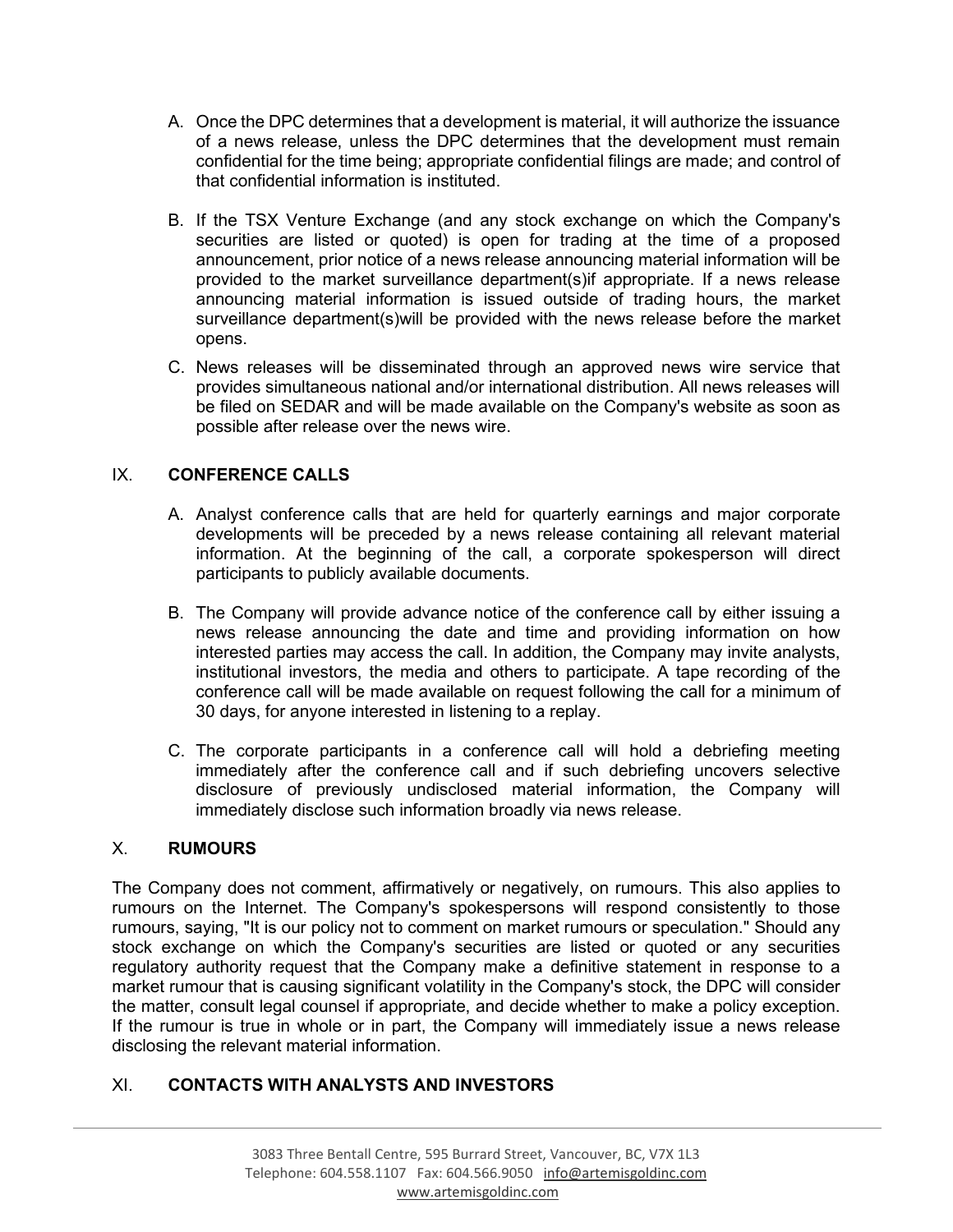- A. Disclosure in individual or group meetings does not constitute adequate disclosure of information that is considered material non-public information. If the Company intends to announce material information at an analyst or shareholder meeting or press conference or conference call, the announcement must be preceded by a news release in accordance with this policy.
- B. The Company recognizes that meetings with analysts and significant investors are an important element of the Company's investor relations program. The Company will meet with analysts and investors on an individual or small group basis as needed and will initiate contacts or respond to analyst and investor calls in a timely, consistent and accurate fashion in accordance with this disclosure policy.
- C. The Company will provide only non-material information through individual and group meetings, in addition to publicly disclosed information, recognizing that an analyst or investor may construct this information into a mosaic that could result in material information. The Company cannot alter the materiality of information by breaking down the information into smaller, non-material components.
- D. The Company will provide on request the same sort of detailed, non-material information to individual investors or the general public that it has provided to analysts and institutional investors.
- E. It is the Company's policy to review, upon request, analysts' draft research reports or models. The Company will review the report or model for the purpose of pointing out errors in fact based on publicly disclosed information. It is the Company's policy, when an analyst inquires with respect to his/her estimates, to question an analyst's assumptions if the estimate is significantly outside the range of estimates and/or the Company's published earnings guidance. The Company will limit its comments in responding to such inquiries to non-material information and publicly disclosed material information. The Company will not confirm, or attempt to influence, an analyst's opinions or conclusions and will not express comfort with the analyst's model and earnings estimates.

#### XII. **FORWARD-LOOKING INFORMATION**

Should the Company elect to disclose forward-looking information in continuous disclosure documents, speeches, conference calls, etc., the following guidelines will be observed.

- A. The information will be clearly identified as forward looking.
- B. The Company will identify all material assumptions used in the preparation of the forward-looking information.
- C. The information will be accompanied by a statement that identifies, in very specific terms, the risks and uncertainties that may cause the actual results to differ materially from those projected in the statement.
- D. The information will be accompanied by a statement that disclaims the Company's intention or obligation to update or revise the forward-looking information, whether as a result of new information, future events or otherwise. Notwithstanding this disclaimer, should subsequent events prove past statements about current trends to be materially off target, the Company may choose to issue a news release explaining the reasons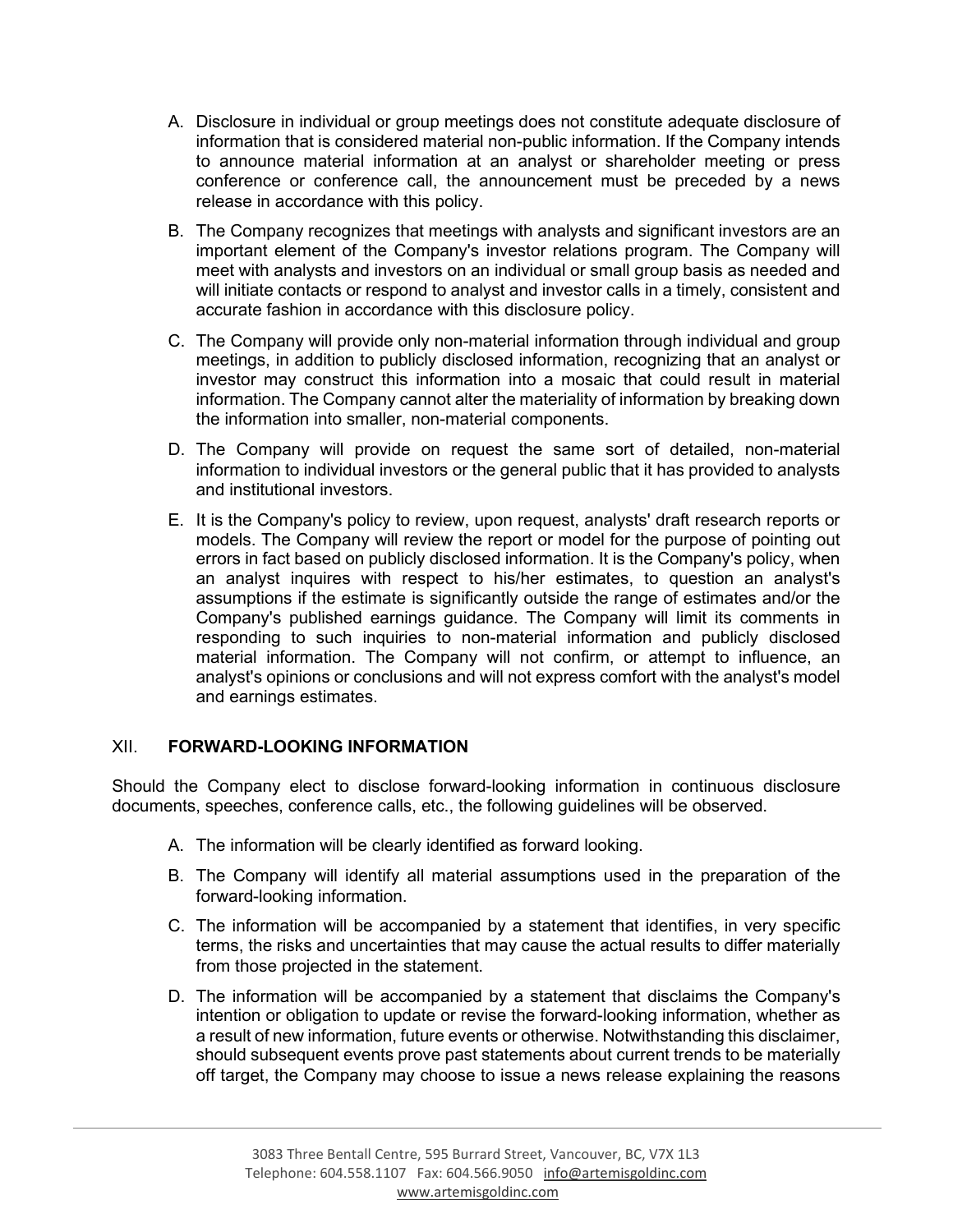for the difference. In this case, the Company will update its guidance on the anticipated impact on revenue and earnings (or other key metrics).

### XIII. **ELECTRONIC COMMUNICATIONS**

- A. This disclosure policy also applies to electronic communications. Accordingly, officers and personnel responsible for written and oral public disclosures will also be responsible for electronic communications (including emails, the Company's website and the Company's social media platforms).
- B. The DPC is responsible for establishing and monitoring processes that ensure that all corporate information placed on the Company's website is accurate, complete, up-todate and in compliance with relevant securities laws.
- C. Investor relations material will be contained within a separate section of the Company's website, but may be superseded by subsequent disclosures. All data posted to the investor section of the Company's website, including text and audio-visual material, will show the date such material was issued. Any material changes in information must be updated immediately.
- D. Disclosure on the Company's website alone does not constitute adequate disclosure of information that is considered material non-public information. Any disclosure of material information on its website will be preceded by the issuance of a news release in accordance with this policy.
- E. Response to electronic inquiries will be the responsibility of the person or persons within the Company designated by the DPC for that purpose. Only public information or information which could otherwise be disclosed in accordance with this disclosure policy will be utilized in responding to electronic inquiries and comments received from shareholders, the investment community and the media.
- F. In order to ensure that no material undisclosed information is inadvertently disclosed, directors, officers and employees, other than the Company's authorized spokespersons, are prohibited from participating in any discussion or posting any information relating to the Company's activities, events or its securities in: internet chat rooms, newsgroup discussions, blogs, bulletin boards, social media or other similar online forums. Directors, officers and employees should advise the DPC if they are aware of any discussion of information of the Company on any such platform.

#### XIV. **COMMUNICATION AND ENFORCEMENT**

- A. This disclosure policy extends to all directors, officers and employees of the Company. The policy will be communicated to all directors, officers and employees.
- B. Violations of this policy will result in the Company taking appropriate action, including but not limited to possible discharge or termination. The violation of this disclosure policy may also violate certain securities laws. If it appears that an employee may have violated such securities laws, the Company may refer the matter to the appropriate regulatory authorities, which could lead to penalties, fines or imprisonment.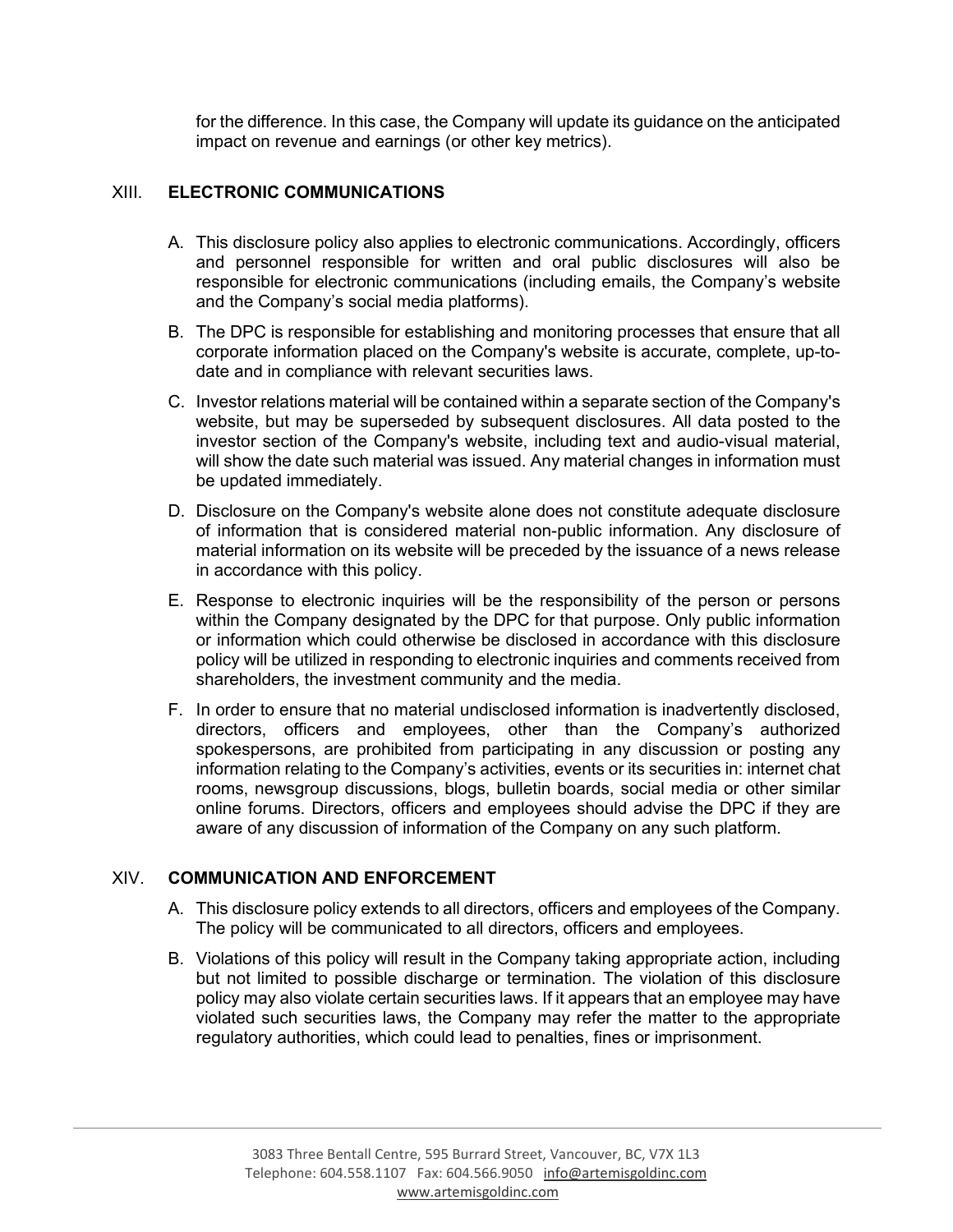### **SCHEDULE "A" EXAMPLES OF POTENTIALLY MATERIAL INFORMATION**

The following are examples of the types of events or information that may be material. This list is not exhaustive.

### **Changes in Company Structure**

- changes in security ownership that may affect control of the Company
- major reorganizations, amalgamations, or mergers
- take-over bids, issuer bids, or insider bids

### **Changes in Capital Structure**

- the public or private sale of additional securities
- planned repurchases or redemptions of securities
- planned splits of securities or offerings of warrants or rights to buy securities
- any security consolidation, security exchange, or security dividend or distribution
- changes in the Company's dividend payments (if any) or policies
- the possible initiation of a proxy fight
- material modifications to rights of security holders

## **Changes in Financial Results**

- unexpected changes in the financial results for any periods
- shifts in financial circumstances, such as cash flow reductions, major asset writeoffs or write-downs
- changes in the value or composition of the Company's assets
- any material change in the Company's accounting policy

## **Changes in Business and Operations**

- significant results of mineral exploration activities
- a significant change in capital investment plans or corporate objectives
- significant new contracts or losses of significant contracts
- changes to the Board of Directors or senior management, including the appointment or departure of the CEO or CFO (or persons in equivalent positions)
- the commencement of, or developments in, material legal proceedings or regulatory matters
- waivers of corporate ethics and conduct rules for directors, officers and other key employees
- any notice that reliance on a prior audit is no longer permissible
- de-listing of the Company's securities or their movement from one exchange or quotation system to another
- any oral or written agreement to enter into any management contract, investor relations agreement, service agreement not in the normal course of business, or related party transaction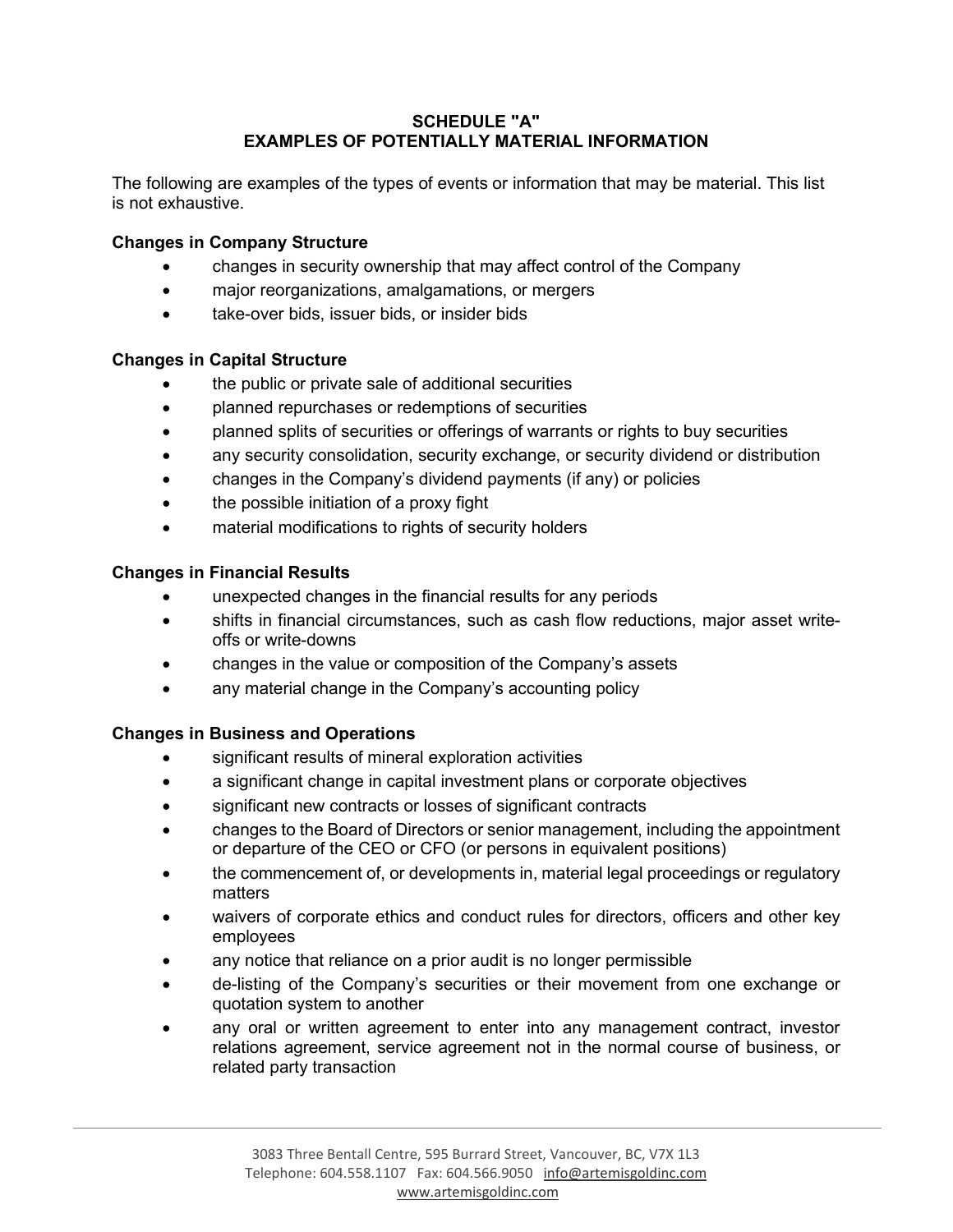# **Acquisitions and Dispositions**

- significant acquisitions or dispositions of assets, property or joint venture interests
- acquisitions of other companies, including a take-over bid for, or merger with, another company